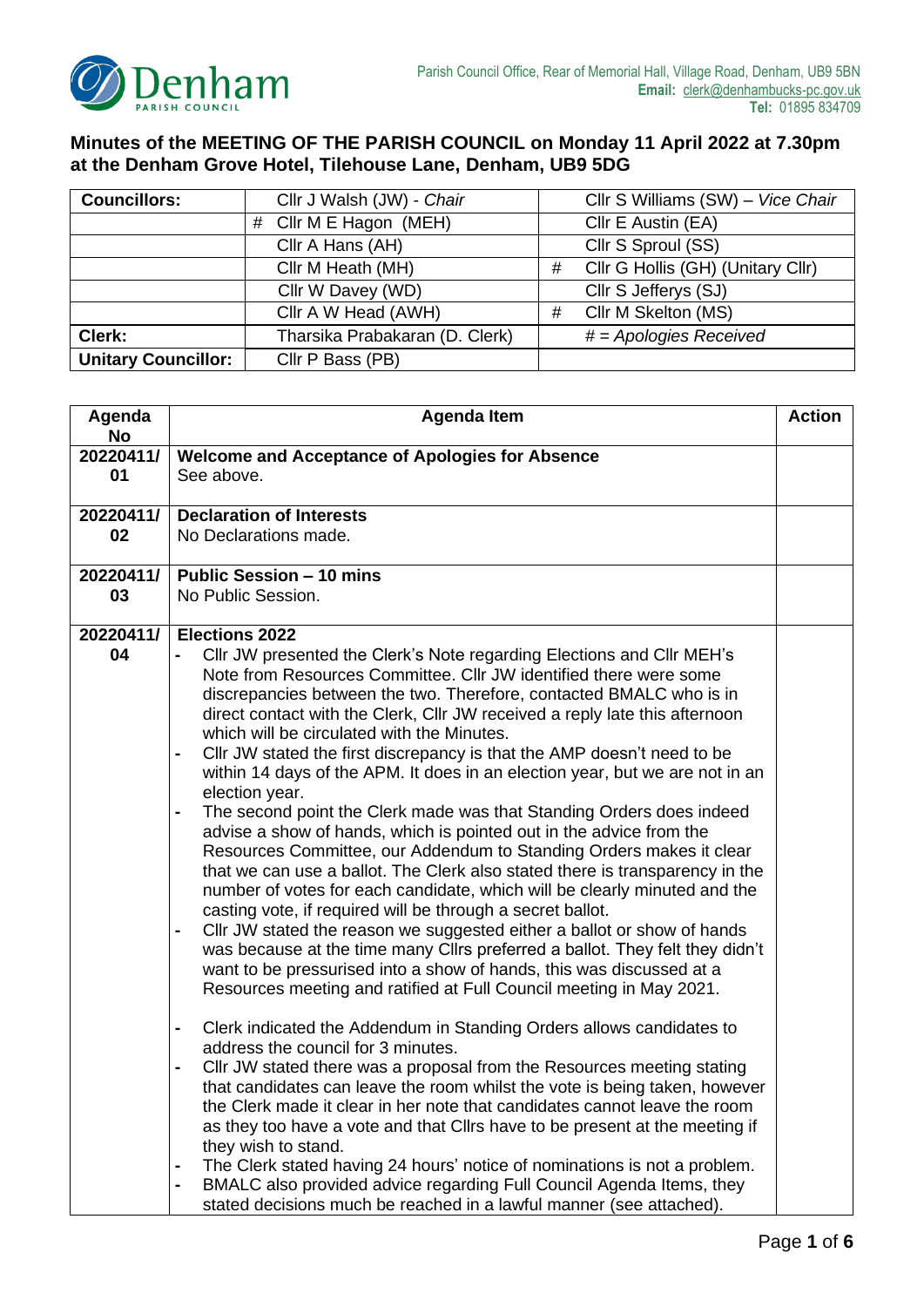

|           | Cllr JW stated the advice from BMALC is that the Clerk's advice is sound<br>and that we should take account of it and where there are options in our<br>Standing Orders, we should have discussion.<br>Cllr JW stated that we now have a May date for our normal Full Council<br>$\blacksquare$<br>meeting and that is Monday 9 <sup>th</sup> May, we can keep to this, or we can have                                                                                                                                                                                                                                                                                                                                                           |  |
|-----------|--------------------------------------------------------------------------------------------------------------------------------------------------------------------------------------------------------------------------------------------------------------------------------------------------------------------------------------------------------------------------------------------------------------------------------------------------------------------------------------------------------------------------------------------------------------------------------------------------------------------------------------------------------------------------------------------------------------------------------------------------|--|
|           | our normal Full Council meeting and the Election meeting sometime after if<br>that is what the other Cllrs wanted, Cllr JW suggested we have it on<br>Monday 16 <sup>th</sup> May.<br>Cllr SW stated there was a date proposed in Resources meeting.<br>$\blacksquare$                                                                                                                                                                                                                                                                                                                                                                                                                                                                           |  |
|           | Cllr JW agreed and said there was a date, but it was after the fact they<br>$\blacksquare$<br>insisted that it was within a certain time of the APM.<br>Cllr SW explained the reasoning behind the 28 <sup>th</sup> of April was because the<br>$\blacksquare$<br>old chairman would have done the APM and then the new chair takes on<br>the first meeting of the year in May.                                                                                                                                                                                                                                                                                                                                                                  |  |
|           | CIIr JW advised we also take committee meetings, in terms of CIIrs putting<br>$\blacksquare$<br>in their request for attendance at committee meeting at the Election<br>meeting.<br>After a discussion amongst the Cllrs, Cllr JW stated that there is a<br>$\blacksquare$                                                                                                                                                                                                                                                                                                                                                                                                                                                                       |  |
|           | suggestion of the separation of the Full Council meeting and the Election<br>meeting.<br>Agreed: AMP will be on the 28 <sup>th</sup> of April at 7:00pm.<br>$\blacksquare$<br>Agreed: The candidates must stay in the room and voting will take place<br>$\blacksquare$                                                                                                                                                                                                                                                                                                                                                                                                                                                                          |  |
|           | by a show of hands.<br>CIIr AH disagreed and expressed his opinion that in his experience of<br>taking part in elections, they are all done by secret ballot. Cllr JW also<br>disagreed and commented that in the past two years, voting has been<br>done by secret ballots. Therefore, Cllr JW recommends we should keep<br>with secret ballots since the Council wanted it last year.                                                                                                                                                                                                                                                                                                                                                          |  |
|           | Cllr AWH proposed Cllrs have an opportunity to see a paper that sets<br>$\blacksquare$<br>down what the Chair or Vice Chair propose to do in their time of office.<br>Cllr JW stated the nominee not made Chair can go onto be the part of the<br>$\blacksquare$<br>nominations for the Vice Chair including with any other nominations they<br>have received if they want to be.<br>Cllr AWH stated the APM is on the $27th$ of April and the AMP and queried if<br>there is enough time for nominations and to consider candidates.<br>Agreed: Nominations must be made by Monday 25 <sup>th</sup> April and candidates<br>$\blacksquare$<br>who do not get elected as Chairman can be eligible to stand for Vice<br>Chairman if they wish to. |  |
|           | <b>FOLLOWING THE MEETING THE CLERK ADVISED THAT ELECTIONS</b><br>ARE HELD IN MAY AND THEREFORE THE MEETING FOR THE 28th<br><b>APRIL HAS BEEN CANCELLED.</b>                                                                                                                                                                                                                                                                                                                                                                                                                                                                                                                                                                                      |  |
| 20220411/ | <b>Approval of Minutes &amp; Committee Feedback</b>                                                                                                                                                                                                                                                                                                                                                                                                                                                                                                                                                                                                                                                                                              |  |
| 05        | 1. Parish Council 14 March 2022                                                                                                                                                                                                                                                                                                                                                                                                                                                                                                                                                                                                                                                                                                                  |  |
|           | Proposed by Cllr JW, seconded by Cllr AH - Agreed                                                                                                                                                                                                                                                                                                                                                                                                                                                                                                                                                                                                                                                                                                |  |
|           | 2. Communities Committee 15 March 2022                                                                                                                                                                                                                                                                                                                                                                                                                                                                                                                                                                                                                                                                                                           |  |
|           | Proposed by Cllr SW, seconded by Cllr WD - Agreed<br>3. Services Committee 4 April 2022                                                                                                                                                                                                                                                                                                                                                                                                                                                                                                                                                                                                                                                          |  |
|           | Proposed by Cllr SW, seconded by Cllr MH - Agreed                                                                                                                                                                                                                                                                                                                                                                                                                                                                                                                                                                                                                                                                                                |  |
|           | 4. Planning Committee 5 April 2022<br>Proposed by Cllr AWH, seconded by Cllr SW - Agreed                                                                                                                                                                                                                                                                                                                                                                                                                                                                                                                                                                                                                                                         |  |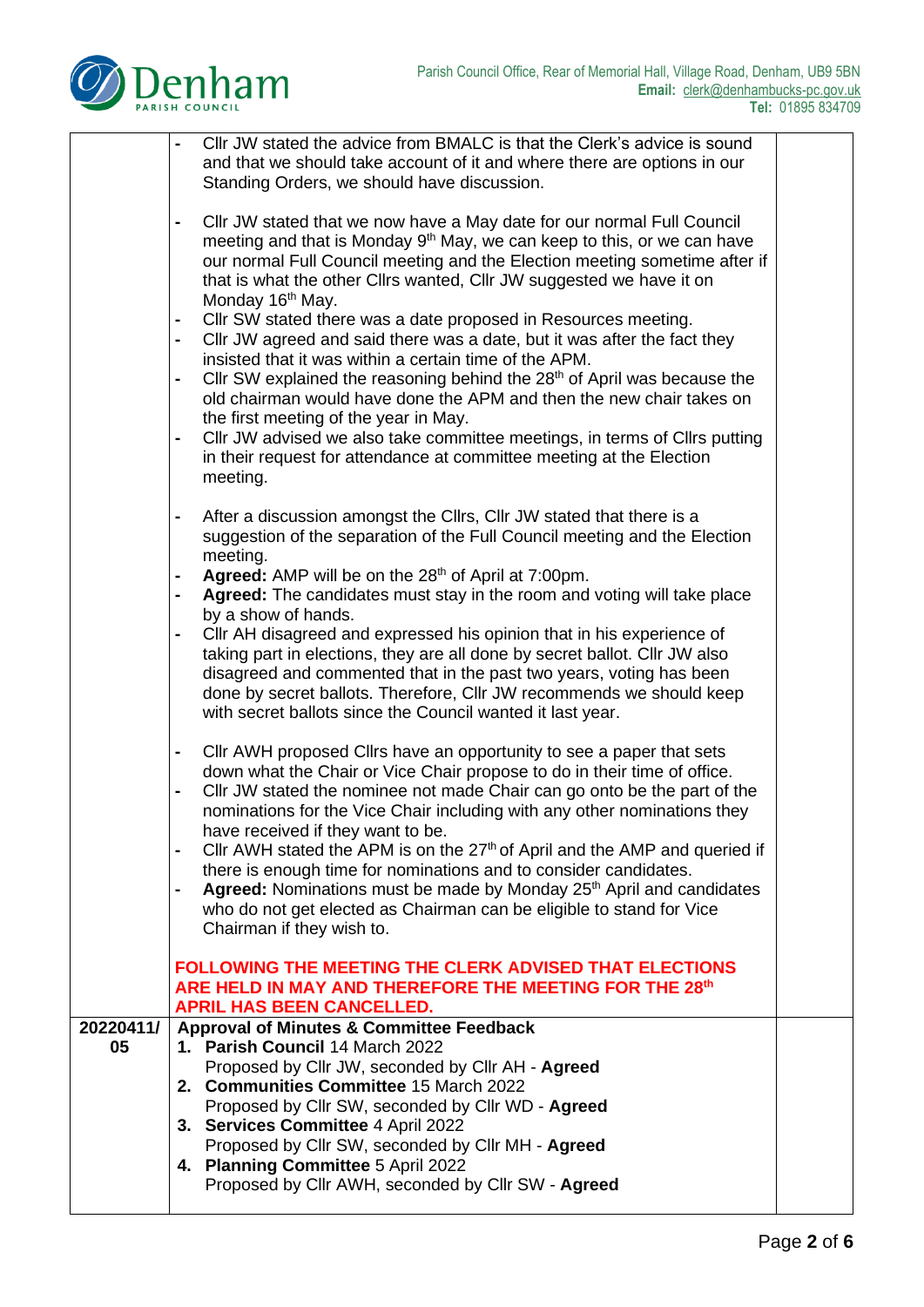

|           | Acceptance of Minutes from Planning Advisory Meeting.                                            |                |
|-----------|--------------------------------------------------------------------------------------------------|----------------|
|           | CIIr AH thanked the Chairs and Vice Chairs, on behalf of all the CIIrs, for<br>$\blacksquare$    |                |
|           | their extra hard work.                                                                           |                |
|           |                                                                                                  |                |
| 20220411/ | <b>Matters Arising</b>                                                                           |                |
| 06        | Denham Car Centre                                                                                |                |
|           | CIIr JW reminded everyone that there was considerable discussion with a                          |                |
|           |                                                                                                  |                |
|           | resident in a previous meeting and there has been significant activity from                      |                |
|           | Unitary Cllr PB on the issue.                                                                    |                |
|           | D. Clerk reported that Chris Oliver of Buckinghamshire Council, who has<br>$\blacksquare$        |                |
|           | taken lead of the situation, has had a meeting regarding the ongoing issue                       |                |
|           | and has spoken to relevant enforcements including Thames Valley Police,                          |                |
|           | work is ongoing.                                                                                 |                |
|           | Unitary Cllr PB reported he has been liaising with the police They stated                        |                |
|           | the issues on Skylark Road remain in hand.                                                       |                |
|           | The police have approached DVLA several times to take action across all<br>$\blacksquare$        |                |
|           | areas and they have not responded. The police only have two officers who                         |                |
|           | have a warrant badge covering Iver, Denham, Gerrards Cross and Fulmer.                           |                |
|           | Unitary CIIr PB is in contact with Chris Oliver and advised direct interaction<br>$\blacksquare$ |                |
|           |                                                                                                  |                |
|           | with garages is not recommended.                                                                 |                |
|           | CIIr SW enquired how many warrant officers should the Police have to fulfil                      |                |
|           | their duty. Unitary Cllr PB advised they are trying to recruit.                                  |                |
| 20220411/ | <b>Report from Unitary Councillors</b>                                                           |                |
| 07        | Unitary Cllr PB advised he normally covers Fulmer when it comes to the                           |                |
|           | reports.                                                                                         |                |
|           | Another issue which Unitary Cllr PB is dealing with is the constant burning                      |                |
|           | on Field Road and has received photographs of the activities and hopes to                        |                |
|           | close the matter soon.                                                                           |                |
| 20220411/ | <b>Chairman's Report</b>                                                                         |                |
| 08        | 1. Planning Call Ins and Discussion with Cabinet Member                                          |                |
|           | - Anoopam Mission                                                                                |                |
|           | - Wrango Cottage                                                                                 |                |
|           |                                                                                                  |                |
|           | - 10 Upper Road                                                                                  |                |
|           | - Granary                                                                                        |                |
|           | Cllr JW reported we have withdrawn our 'call-in' for the Granary.                                |                |
|           | Cllr JW shared that Unitary Cllr Santokh Chhokar, who sits on the South                          |                |
|           | Bucks Planning Committee, shares our views that officers are being                               |                |
|           | unreasonable in terms of pushing these applications despite conservation                         |                |
|           | areas, historic sites and the Neighbourhood Plan.                                                |                |
|           | Cllr Santokh Chhokar said he would be happy to meet with other local                             |                |
|           | Parish Councils who are facing similar situations and meet with cabinet                          |                |
|           | member Gareth Williams for an explanation.                                                       |                |
|           | Cllr MH suggested that we go through SBALC.<br>$\overline{\phantom{a}}$                          |                |
|           | Cllr JW advised Unitary Cllr Santokh Chhokar sits on the Planning<br>$\overline{\phantom{a}}$    |                |
|           | Committee and has seen the quality of presentations and the preparation.                         |                |
|           | His advice is to talk to some of the other parish councils who have a                            |                |
|           |                                                                                                  |                |
|           | specific planning issue. Cllr JW stated that SBALC is good for general                           |                |
|           | issues, but as we have someone who sits on the Planning Committee so                             |                |
|           | we should try this option.                                                                       |                |
|           |                                                                                                  |                |
|           | <b>Action:</b> Unitary Cllr PB requested if Cllr AWH can provide a list of                       | <b>U.Cllr</b>  |
|           | particular issues in respect to planning, Cllr JW and Cllr AWH said they                         | <b>PB/Cllr</b> |
|           | have and can cite specific examples.                                                             | <b>AWH</b>     |
|           | CIIr AWH stated the primary issue is whether officers are giving any<br>$\overline{\phantom{a}}$ |                |
|           | attention to the Neighbourhood Plan.                                                             |                |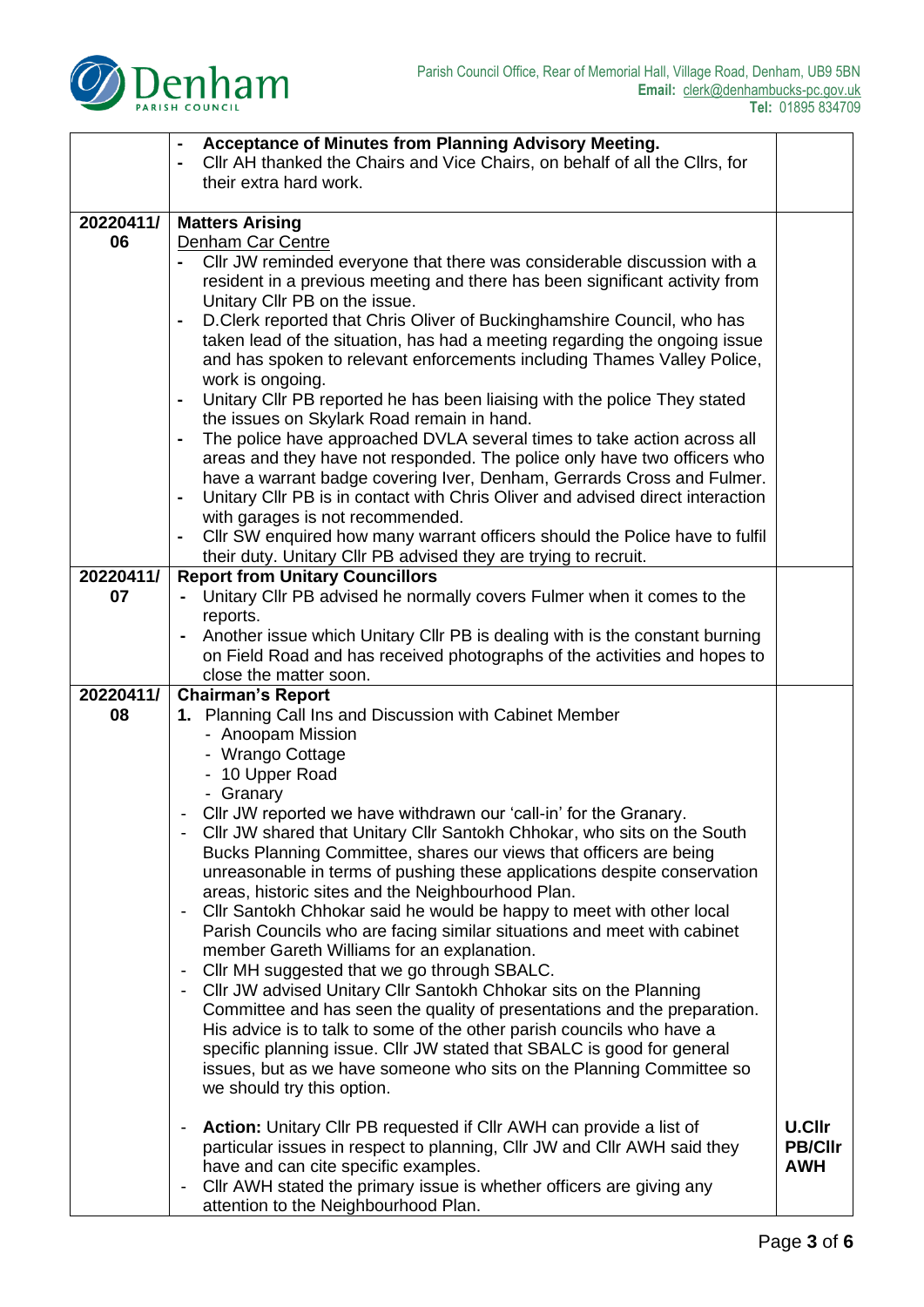

|                 | Unitary Cllr PB stated he is happy to contact Gareth Williams with the<br>issues if necessary.                                                                                                                                                                                                                                                                                                                                                                                                                                                                                                                                                                                                                                                                                                                                                                                                                                                                                                                    |                            |
|-----------------|-------------------------------------------------------------------------------------------------------------------------------------------------------------------------------------------------------------------------------------------------------------------------------------------------------------------------------------------------------------------------------------------------------------------------------------------------------------------------------------------------------------------------------------------------------------------------------------------------------------------------------------------------------------------------------------------------------------------------------------------------------------------------------------------------------------------------------------------------------------------------------------------------------------------------------------------------------------------------------------------------------------------|----------------------------|
|                 | Cllr AWH stated it would be good to have dialogue with the Planning<br>Officers, the advice is coming from them whether applications can be<br>approved or not and the basis of an officer's opinion. It would be beneficial<br>to meet with Ben Robinson, the Senior Planner for our area to understand<br>the issues.                                                                                                                                                                                                                                                                                                                                                                                                                                                                                                                                                                                                                                                                                           |                            |
|                 | Cllr JW stated we need a recognition for the Neighbourhood Plan as we<br>have all worked on it for number of years.                                                                                                                                                                                                                                                                                                                                                                                                                                                                                                                                                                                                                                                                                                                                                                                                                                                                                               |                            |
|                 | Action: Unitary Cllr PB to organise a meeting between DPC and Ben<br>Robinson.                                                                                                                                                                                                                                                                                                                                                                                                                                                                                                                                                                                                                                                                                                                                                                                                                                                                                                                                    | <b>U.Cllr</b><br><b>PB</b> |
|                 | 2. Scout Hut<br>Cllr JW reported we are currently waiting for a response from<br>$\overline{\phantom{a}}$<br>Buckinghamshire Council who are looking at options and costings.<br>Cllr MH queried what they are costing, Cllr JW explained and reminded<br>that the four options that were outlined at the previous meeting.                                                                                                                                                                                                                                                                                                                                                                                                                                                                                                                                                                                                                                                                                       |                            |
|                 | 3. Project Phoenix<br>Cllr AWH has received a reply from the Property Director who stated that<br>after 9 months had passed since we met with the MP and senior Cllrs, we<br>had a response from them in the last few days. Their proposal is<br>fundamentally flawed in Cllr AWH's view. What they are proposing is they<br>build houses on the front of the site close to Nightingale Way and then the<br>building behind is used as the dementia centre. The problem is no one<br>seems to have proposed these new houses, there is barely enough space<br>for houses, gardens, parking and roadway. If adopted, Cllr AWH's view is<br>it would render the site unviable, we would have no parking and we will not<br>be able to enter the site. there really isn't space for these houses on the<br>front. That proposal needs to be withdrawn. We also need to consider the<br>site been vacant for 6 years.<br>Cllr JW reported that we are preparing a response to this email and will<br>provide updates. |                            |
|                 | 4. Administration of Council Business<br>Cllr JW informed that in the absence of the Clerk, Cllr JW has been<br>working through priorities with the Administrator and D.Clerk. Cllr JW<br>reported that this has worked very well.<br>Agreed: Cllr JW believes it deserves a vote of thanks to both the<br>Administrator and D. Clerk in terms of the way they have responded to the<br>absence of the Clerk.                                                                                                                                                                                                                                                                                                                                                                                                                                                                                                                                                                                                     |                            |
| 20220411/<br>09 | <b>Parish Council Grants</b><br>Parish Council Grants for 2022/23:<br>• Denham United Ladies FC - £2,500.00 - New Lawnmower<br>• Denham Community History Project - £750.00 - Two History Projects<br>• Madeleine Paton Lunch Club - £1,000.00 - General Running of Club<br>• Denham Bowls Cub - £440.00 - Drinks Cooler<br>• Give and Share - £1,000.00 - Cooking Lessons<br>• Denham Village School - £3,500.00 - Tables and Chairs for Hall<br>• Denham Utd FC - £500.00 - Training Equipment<br>• Higher Denham Lunch Club - £500.00 - Monthly lunches for Seniors<br><b>ALL AGREED AND APPROVED</b>                                                                                                                                                                                                                                                                                                                                                                                                          |                            |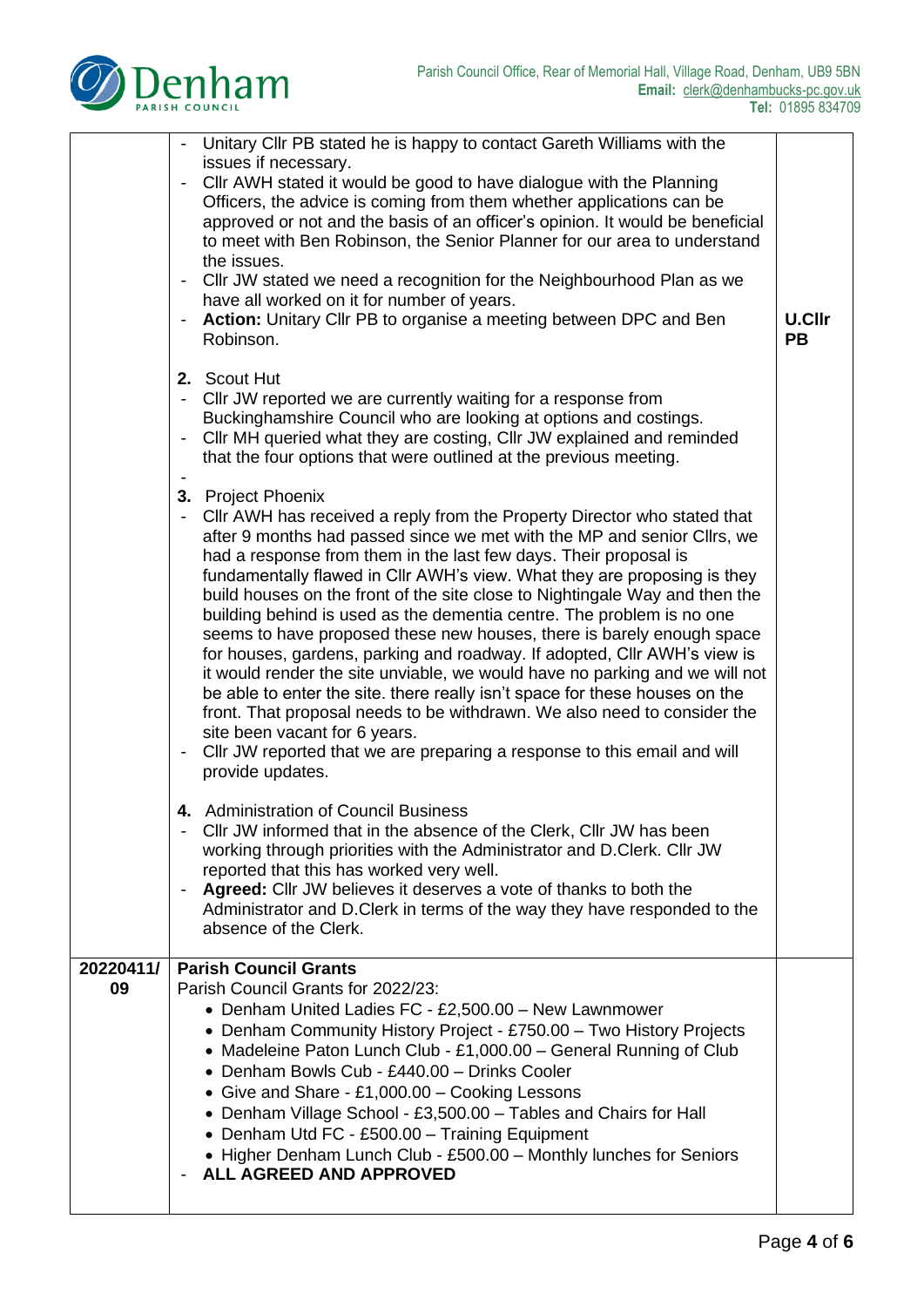

|                 | Cllr JW informed the Grants were presented in the previous financial year<br>and Cllr AH had stated we have not had agreed our budget and to present<br>them in the year they will be paid out.<br>Cllr SS did not approve the Denham United Ladies FC application.<br>CIIr MH suggested these applications were received in December, to allow<br>the organisations to have the time to plan their year ahead.<br>Cllr AH stated we cannot approve a budget without finalising our budgets.<br>Action: Cllr SW to get new contact details for Madeleine Paton Lunch<br>Club as Rita Lines had passed away.<br>Action: In the 'In and Around' we need to commemorate the death of Rita<br>Lines and Rosemary Temple. | <b>Cllr</b><br><b>SW</b><br><b>D.Clerk</b> |
|-----------------|----------------------------------------------------------------------------------------------------------------------------------------------------------------------------------------------------------------------------------------------------------------------------------------------------------------------------------------------------------------------------------------------------------------------------------------------------------------------------------------------------------------------------------------------------------------------------------------------------------------------------------------------------------------------------------------------------------------------|--------------------------------------------|
| 20220411/       | Annual Parish Meeting - Wednesday 27 April 2022                                                                                                                                                                                                                                                                                                                                                                                                                                                                                                                                                                                                                                                                      |                                            |
| 10              | Cllr JW stated there is a draft agenda in the pack.                                                                                                                                                                                                                                                                                                                                                                                                                                                                                                                                                                                                                                                                  |                                            |
|                 | The Communities and Services videos were presented.                                                                                                                                                                                                                                                                                                                                                                                                                                                                                                                                                                                                                                                                  |                                            |
|                 | Cllr JW informed everyone there will be story boards around the room on<br>$\overline{\phantom{m}}$<br>pop-up displays and all Cllrs can interact with residents. We also have                                                                                                                                                                                                                                                                                                                                                                                                                                                                                                                                       |                                            |
|                 | several stalls around the hall, and we have invited the Colne Valley                                                                                                                                                                                                                                                                                                                                                                                                                                                                                                                                                                                                                                                 |                                            |
|                 | Country Park, Police, Fire and Ambulance. The flyers for the APM are                                                                                                                                                                                                                                                                                                                                                                                                                                                                                                                                                                                                                                                 |                                            |
|                 | being distributed from today.                                                                                                                                                                                                                                                                                                                                                                                                                                                                                                                                                                                                                                                                                        | <b>Cllrs</b>                               |
|                 | Action: Cllr SJ noted the Services video needs some improvements,<br>these will be updated.                                                                                                                                                                                                                                                                                                                                                                                                                                                                                                                                                                                                                          | JW,                                        |
|                 | Cllr JW informed there was hard work put in by Cllr MEH, Cllr SW, the<br>$\overline{\phantom{m}}$                                                                                                                                                                                                                                                                                                                                                                                                                                                                                                                                                                                                                    | SW,                                        |
|                 | Administrator and herself.                                                                                                                                                                                                                                                                                                                                                                                                                                                                                                                                                                                                                                                                                           | <b>MEH</b>                                 |
|                 |                                                                                                                                                                                                                                                                                                                                                                                                                                                                                                                                                                                                                                                                                                                      |                                            |
| 20220411/<br>11 | Martin Baker Update - Cllr SW/Cllr MH<br>Cllr MH had tried to contact the Martin Baker contact, Joel Vianello but                                                                                                                                                                                                                                                                                                                                                                                                                                                                                                                                                                                                    |                                            |
|                 | received no response.                                                                                                                                                                                                                                                                                                                                                                                                                                                                                                                                                                                                                                                                                                |                                            |
|                 | <b>Action:</b> Cllr MH to call Joel Vianello again.                                                                                                                                                                                                                                                                                                                                                                                                                                                                                                                                                                                                                                                                  |                                            |
|                 |                                                                                                                                                                                                                                                                                                                                                                                                                                                                                                                                                                                                                                                                                                                      |                                            |
|                 | Cllr SW reported that she is waiting for quotes for the benches.                                                                                                                                                                                                                                                                                                                                                                                                                                                                                                                                                                                                                                                     |                                            |
|                 |                                                                                                                                                                                                                                                                                                                                                                                                                                                                                                                                                                                                                                                                                                                      |                                            |
| 20220411/<br>12 | <b>Reports from Outside Bodies</b><br>- Cllr SW asked if anyone has any questions regarding her Notes.                                                                                                                                                                                                                                                                                                                                                                                                                                                                                                                                                                                                               |                                            |
|                 |                                                                                                                                                                                                                                                                                                                                                                                                                                                                                                                                                                                                                                                                                                                      |                                            |
|                 | Notes from HS2 Meeting                                                                                                                                                                                                                                                                                                                                                                                                                                                                                                                                                                                                                                                                                               |                                            |
|                 | - Action: Cllr SW asked the councillors to note any noises heard from the                                                                                                                                                                                                                                                                                                                                                                                                                                                                                                                                                                                                                                            |                                            |
|                 | Pile Driving outside the hours of 8:00 to 6:00pm, so she can report back at<br>the next HS2 meeting.                                                                                                                                                                                                                                                                                                                                                                                                                                                                                                                                                                                                                 |                                            |
|                 | CIIr SW informed HS2 there may be some work after that but it's generally<br>$\overline{\phantom{m}}$                                                                                                                                                                                                                                                                                                                                                                                                                                                                                                                                                                                                                |                                            |
|                 | moving vehicles around the various sites so they are where they should be                                                                                                                                                                                                                                                                                                                                                                                                                                                                                                                                                                                                                                            |                                            |
|                 | when work need to start the following morning which they are allowed to<br>do till 10:00pm.                                                                                                                                                                                                                                                                                                                                                                                                                                                                                                                                                                                                                          |                                            |
|                 |                                                                                                                                                                                                                                                                                                                                                                                                                                                                                                                                                                                                                                                                                                                      |                                            |
|                 | Notes from Improving the Environment Action Group March 2022                                                                                                                                                                                                                                                                                                                                                                                                                                                                                                                                                                                                                                                         |                                            |
|                 | - No comments or questions asked.                                                                                                                                                                                                                                                                                                                                                                                                                                                                                                                                                                                                                                                                                    |                                            |
| 20220411/       | <b>Cricket Field Bungalow</b>                                                                                                                                                                                                                                                                                                                                                                                                                                                                                                                                                                                                                                                                                        |                                            |
| 13              | D. Clerk reported that in February's Full Council meeting, the Council                                                                                                                                                                                                                                                                                                                                                                                                                                                                                                                                                                                                                                               |                                            |
|                 | agreed to renew the Tenancy Agreement at the Market Rate which is an                                                                                                                                                                                                                                                                                                                                                                                                                                                                                                                                                                                                                                                 |                                            |
|                 | additional £108 per month, we followed this up with Gibbs Gillespie. The                                                                                                                                                                                                                                                                                                                                                                                                                                                                                                                                                                                                                                             |                                            |
|                 | agent approached the tenant who is not happy with the increase of £108<br>bearing in mind he pays rent 6 months upfront, oil has tripled in value and                                                                                                                                                                                                                                                                                                                                                                                                                                                                                                                                                                |                                            |
|                 | that he takes care of any remedial work himself. So, bearing those points                                                                                                                                                                                                                                                                                                                                                                                                                                                                                                                                                                                                                                            |                                            |
|                 | in mind he does not want to go ahead with the increase of £108 and wants                                                                                                                                                                                                                                                                                                                                                                                                                                                                                                                                                                                                                                             |                                            |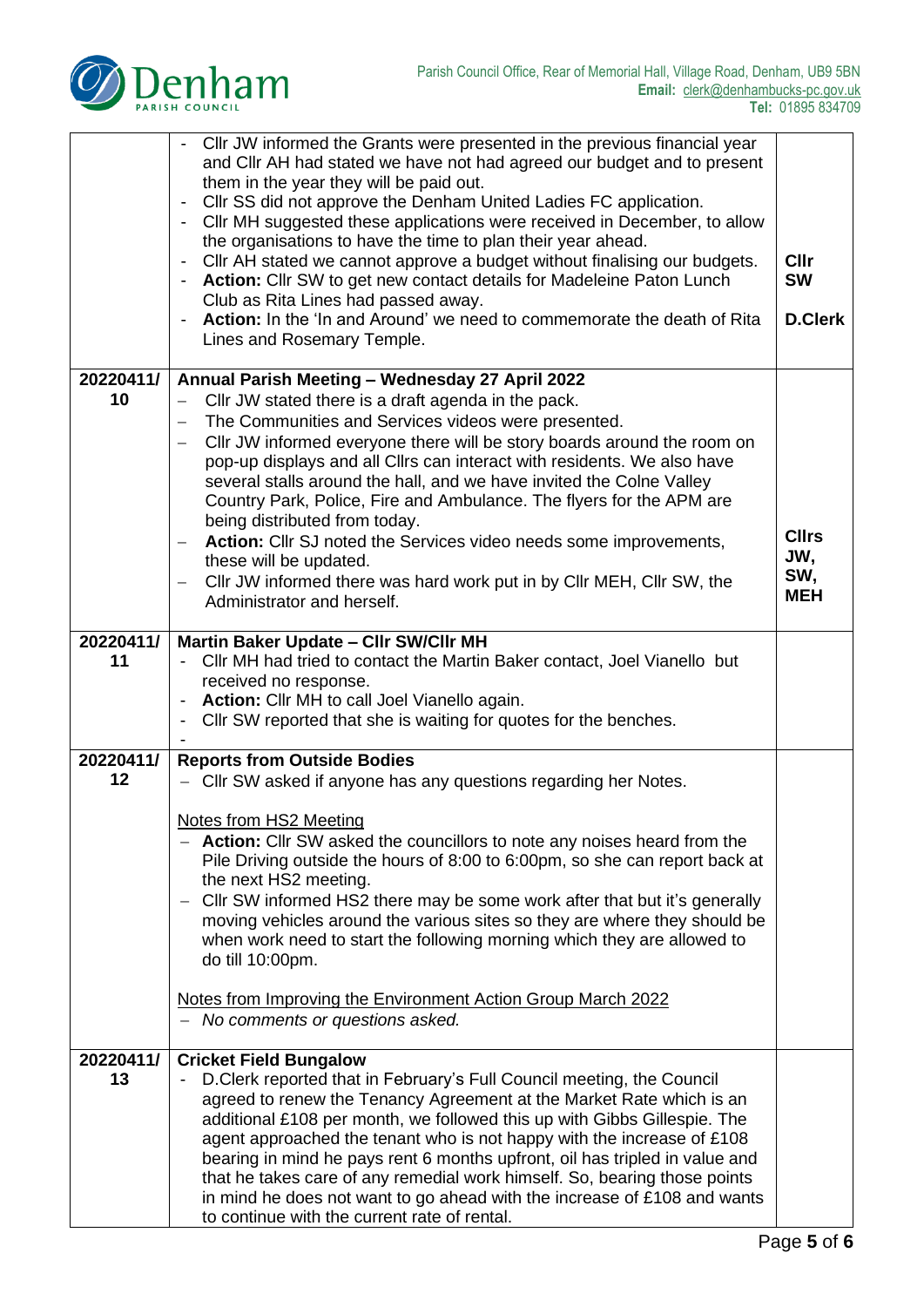

|           | Cllr AWH re-stated that we agreed to renew at the market value and it is<br>$\qquad \qquad \blacksquare$<br>also in the lease that they signed.<br>Cllr EA advised to accommodate slightly if they are good tenants.<br>$\overline{\phantom{a}}$<br>Cllr JW informed that the market rate is what the council agreed, and we<br>$\overline{\phantom{a}}$<br>need to contact the agents and make this clear. There is also the skip to<br>move, which is not part of the arrangements and a large treehouse. The<br>agent should negotiate on our behalf, but they are not fulfilling their role.<br>Action: Go back to the agents and instruct them to charge the market rate<br><b>D.Clerk</b><br>in accordance with the terms of lease.<br>Cllr JW explained the problem is that the Bungalow is a Parish Council<br>asset, and we are not allowed to sell or let below the market rate, it is part<br>of our constitution. |              |  |  |
|-----------|-------------------------------------------------------------------------------------------------------------------------------------------------------------------------------------------------------------------------------------------------------------------------------------------------------------------------------------------------------------------------------------------------------------------------------------------------------------------------------------------------------------------------------------------------------------------------------------------------------------------------------------------------------------------------------------------------------------------------------------------------------------------------------------------------------------------------------------------------------------------------------------------------------------------------------|--------------|--|--|
| 20220411/ | <b>Financial Matters and Reports</b>                                                                                                                                                                                                                                                                                                                                                                                                                                                                                                                                                                                                                                                                                                                                                                                                                                                                                          |              |  |  |
| 14        |                                                                                                                                                                                                                                                                                                                                                                                                                                                                                                                                                                                                                                                                                                                                                                                                                                                                                                                               |              |  |  |
|           | 1. Flagstone Update                                                                                                                                                                                                                                                                                                                                                                                                                                                                                                                                                                                                                                                                                                                                                                                                                                                                                                           |              |  |  |
|           | <b>Action:</b> Cllr AH stated there are two Cllrs who have yet not given their                                                                                                                                                                                                                                                                                                                                                                                                                                                                                                                                                                                                                                                                                                                                                                                                                                                | All          |  |  |
|           | Dates of Birth, after speaking to Flagstone they are happy with just the<br>birth year of the Cllrs.                                                                                                                                                                                                                                                                                                                                                                                                                                                                                                                                                                                                                                                                                                                                                                                                                          | <b>Cllrs</b> |  |  |
|           | Cllr AH can then finalise.<br>$\overline{\phantom{a}}$                                                                                                                                                                                                                                                                                                                                                                                                                                                                                                                                                                                                                                                                                                                                                                                                                                                                        |              |  |  |
|           | 2. Bank Balances of Barclays Current Account                                                                                                                                                                                                                                                                                                                                                                                                                                                                                                                                                                                                                                                                                                                                                                                                                                                                                  |              |  |  |
|           | - All Agreed and Approved                                                                                                                                                                                                                                                                                                                                                                                                                                                                                                                                                                                                                                                                                                                                                                                                                                                                                                     |              |  |  |
|           | 3. Financial Comparison                                                                                                                                                                                                                                                                                                                                                                                                                                                                                                                                                                                                                                                                                                                                                                                                                                                                                                       |              |  |  |
|           | - All Agreed and Approved                                                                                                                                                                                                                                                                                                                                                                                                                                                                                                                                                                                                                                                                                                                                                                                                                                                                                                     |              |  |  |
|           | 4. Payments Report for April 2022 totalling £7,235.51                                                                                                                                                                                                                                                                                                                                                                                                                                                                                                                                                                                                                                                                                                                                                                                                                                                                         |              |  |  |
|           | Payments over £500 April 2022 - To Note                                                                                                                                                                                                                                                                                                                                                                                                                                                                                                                                                                                                                                                                                                                                                                                                                                                                                       |              |  |  |
|           | Handyman Services - March<br>£909.00                                                                                                                                                                                                                                                                                                                                                                                                                                                                                                                                                                                                                                                                                                                                                                                                                                                                                          |              |  |  |
|           | Roots - Cut 6<br>£5,734.51                                                                                                                                                                                                                                                                                                                                                                                                                                                                                                                                                                                                                                                                                                                                                                                                                                                                                                    |              |  |  |
|           | Turfcare - Pitch Marking Martin Baker<br>£592.00                                                                                                                                                                                                                                                                                                                                                                                                                                                                                                                                                                                                                                                                                                                                                                                                                                                                              |              |  |  |
|           | - All Agreed and Approved                                                                                                                                                                                                                                                                                                                                                                                                                                                                                                                                                                                                                                                                                                                                                                                                                                                                                                     |              |  |  |
|           | 5. Regular Annual Payments - All Agreed and Approved                                                                                                                                                                                                                                                                                                                                                                                                                                                                                                                                                                                                                                                                                                                                                                                                                                                                          |              |  |  |
|           |                                                                                                                                                                                                                                                                                                                                                                                                                                                                                                                                                                                                                                                                                                                                                                                                                                                                                                                               |              |  |  |
| 20220411/ | <b>Correspondence List</b>                                                                                                                                                                                                                                                                                                                                                                                                                                                                                                                                                                                                                                                                                                                                                                                                                                                                                                    |              |  |  |
| 15        | All correspondence is available on SharePoint.                                                                                                                                                                                                                                                                                                                                                                                                                                                                                                                                                                                                                                                                                                                                                                                                                                                                                |              |  |  |
| 20220411/ | <b>Part II Members Only</b>                                                                                                                                                                                                                                                                                                                                                                                                                                                                                                                                                                                                                                                                                                                                                                                                                                                                                                   |              |  |  |
| 16        |                                                                                                                                                                                                                                                                                                                                                                                                                                                                                                                                                                                                                                                                                                                                                                                                                                                                                                                               |              |  |  |
| 20220411/ | <b>Date of Next Meeting</b>                                                                                                                                                                                                                                                                                                                                                                                                                                                                                                                                                                                                                                                                                                                                                                                                                                                                                                   |              |  |  |
| 17        | Monday 9 May 2022 at 7.30pm at Denham Grove Hotel, Tilehouse Lane                                                                                                                                                                                                                                                                                                                                                                                                                                                                                                                                                                                                                                                                                                                                                                                                                                                             |              |  |  |
|           |                                                                                                                                                                                                                                                                                                                                                                                                                                                                                                                                                                                                                                                                                                                                                                                                                                                                                                                               |              |  |  |

## **Upcoming Meetings and Events:**

| <b>Time</b> | Day     | <b>Date</b>   | <b>Meeting</b>                            |
|-------------|---------|---------------|-------------------------------------------|
| 7.30pm      | Tuesday | 19 April 2022 | <b>Communities - New Denham</b>           |
| 7.30pm      | Monday  | 4 May 2022    | <b>Services Committee - St Marks Hall</b> |
| 7.00pm      | Tuesday | 3 May 2022    | <b>Planning Committee - Office</b>        |
| 10.30am     | Friday  | <b>TBC</b>    | <b>Finance Committee - Office</b>         |
| 7.30pm      | Monday  | 9 May 2022    | <b>FULL COUNCIL - Denham Grove</b>        |

**Signed: Tharsika Prabakaran - Deputy Clerk Date: 11 April 2022**